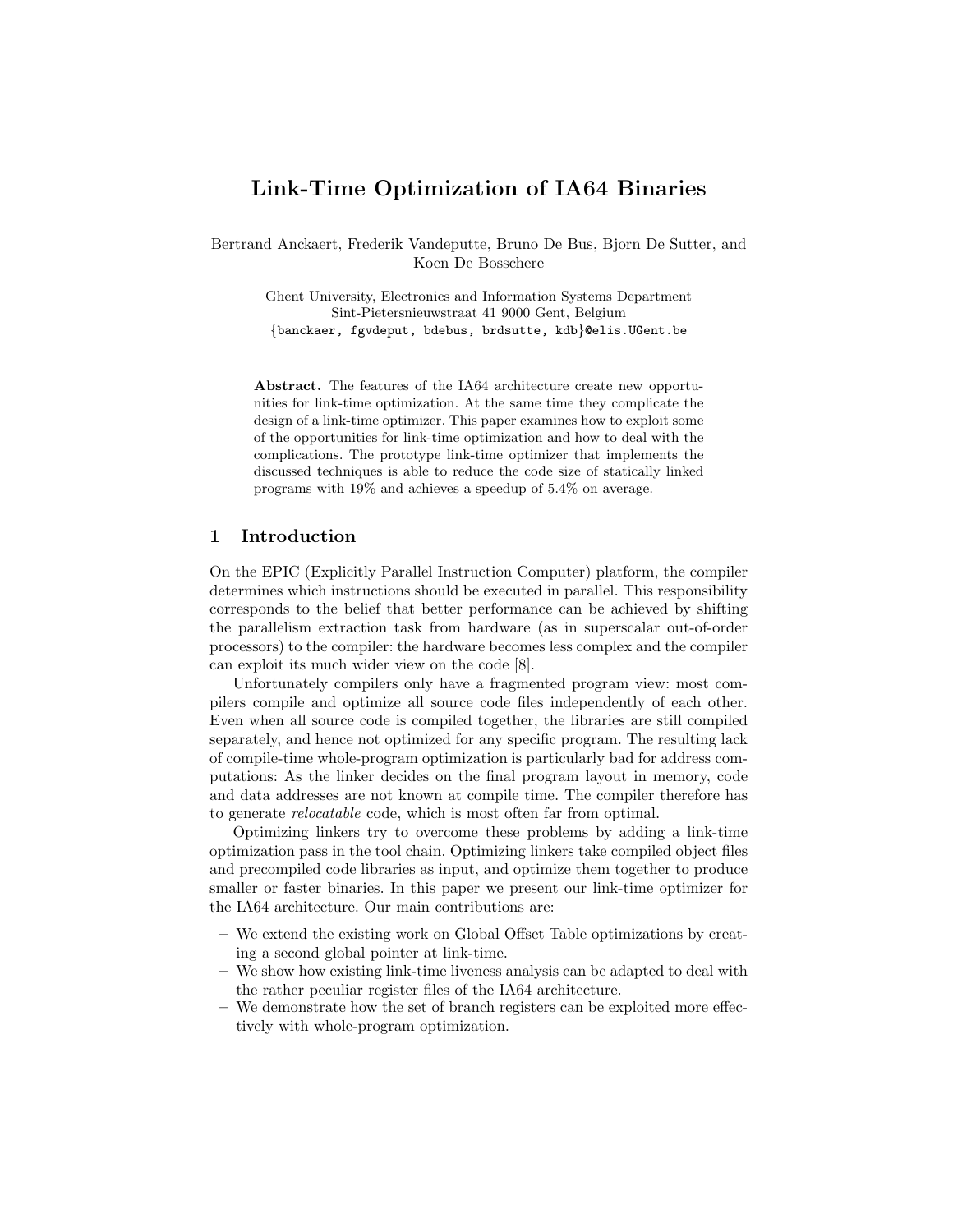This paper is organized as follows. Section 2 presents a short overview of our link-time optimizer. IA64-specific whole-program analyses and optimizations are the topic of Section 3. Our results are summarized in Section 4, and Section 5 discusses related work. We conclude in Section 6.

### 2 Link-time Optimizer Overview

Our link-time optimizer for the IA64 architecture is developed on top of Diablo [3] (http://www.elis.ugent.be/diablo), a portable and retargetable link-time program editor framework. Any application developed with Diablo first links the compiled program object files and the needed library code. The linked program is disassembled, and an interprocedural control flow graph (ICFG) is constructed via call-backs to object file format and architecture back-ends. Given the rather clean nature of the IA64 application binary interface, the ICFG construction is trivial. Nodes in the ICFG model basic blocks, while edges model execution paths. Basic blocks consist of an instruction sequence, in which each instruction has both an architecture-independent and architecture-dependent part.

On the ICFG all whole-program analyses and optimizations are performed iteratively, since applying one optimization may trigger other optimization opportunities. The core of Diablo provides a number of architecture-independent analyses and optimizations, such as interprocedural liveness analysis and unreachable code elimination that operate on the architecture-independent part of the instruction representation. Additional architecture-dependent analyses and optimizations, such as peephole optimization, and semantics-based analyses, such as constant propagation, rely on call-backs.

Once all optimizations are applied, the code layout is determined (optionally using profile information), and the code is scheduled into the parallel instruction bundles of the EPIC, and assembled into binary code again.

### 3 IA64 Whole-Program Optimizations

This section discusses some IA64-specific whole-program optimizations.

### 3.1 Global Offset Table optimizations

Since the linker determines the final memory layout of the code and data in a program, the compiler does not know the final addresses of (statically allocated) global data. It must therefore assume that the data may be distributed throughout the 64-bit address space. Since 64-bit addresses cannot be encoded into a single instruction efficiently, the compiler generates code that indirectly accesses global data. Before each data access, the data's address is loaded from a Global Offset Table (GOT) using a special purpose global pointer (GP) register that always points to the GOT.

Unfortunately the compiler has to assume that one GOT will not suffice for the final program. First, the compiler does not know how much data will end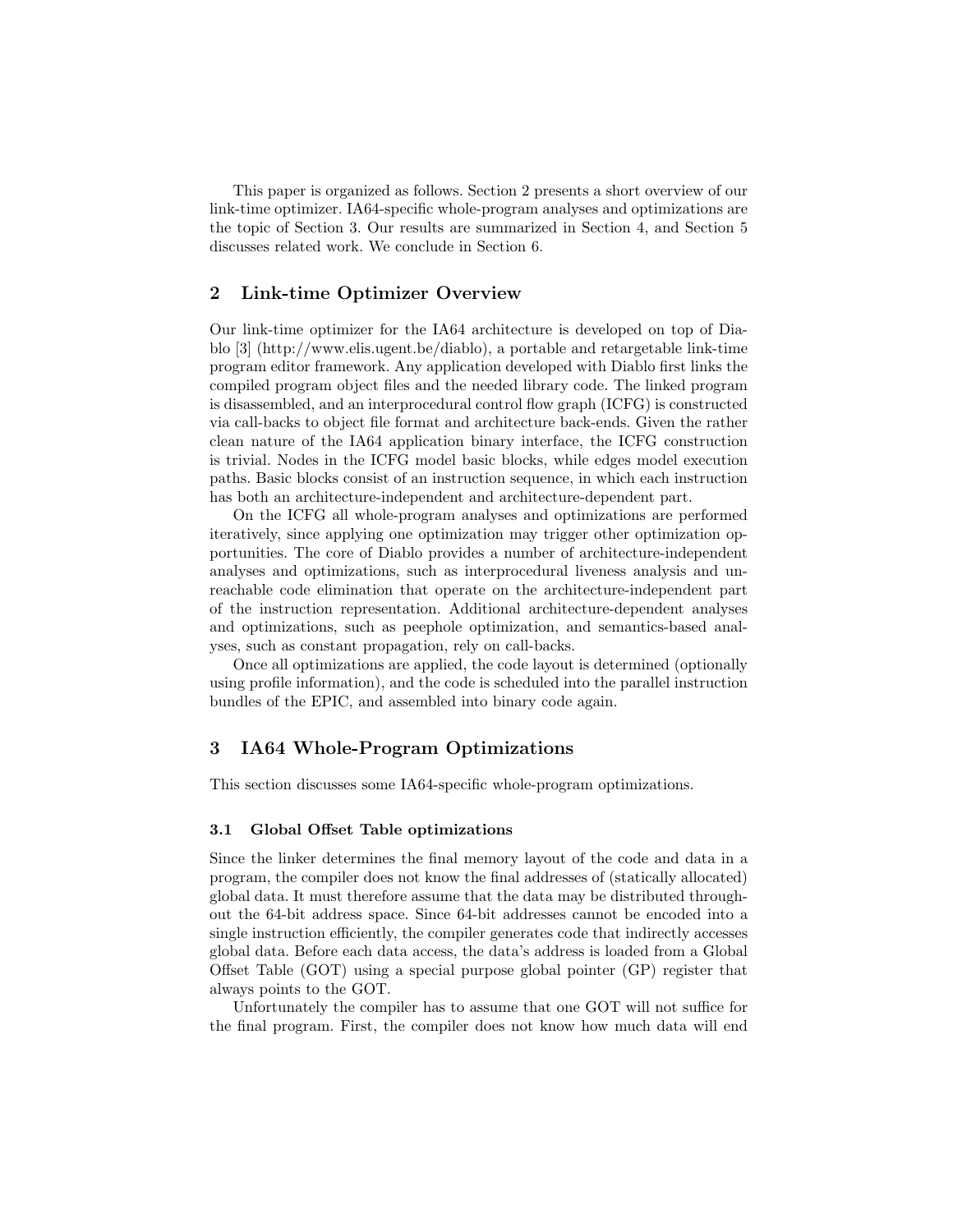up in the final program. Moreover, the size of a GOT is limited: all addresses in a GOT need to be accessed through the same base GP value, and the GPrelative offsets used to access the elements in the table is limited by 22-bit width of immediate instruction operands. As a result, each compiler module (a single source code file or a group of files compiled together) is given a separate GOT. Every time control flow enters a module, the GP's value is reset to point to the corresponding GOT. The major drawbacks of this solution are that (1) global data accesses require additional loads because of the indirection through the GOT, and (2) the GP value needs to be reset again and again.

The latter drawback can be overcome at link-time by combining the small GOTs of different modules into fewer larger GOTs, eliminating all GP resets when control flow crosses the corresponding module boundaries. The former drawback can be avoided for global data that is allocated nearby the GOT itself, by computing the data's address with an addition to the GP instead of loading it from the GP. Both solutions are well known and were implemented on the Alpha 64-bit platform [9]. On the IA64 however, the read-only data section is not located nearby the GOT, as on the Alpha, and therefore much fewer address loads can be converted into additions.

Our link-time solution to this problem is to create a second GP to point to the read-only data. This second GP is created by eliminating all existing uses of the general-purpose register GR3, after which we use GR3 as a second GP: loads through the original GP are then converted to additions to the second GP.

To eliminate the existing uses of GR3, we rename them. At each program point where renaming is required, either a free register already is available, which is detected through liveness analysis, or we create a free register by adding spill code that spills a register to the stack. Fortunately this spilling is rarely needed. In single-threaded applications on the IA64/Linux platform, the specialpurpose Thread Pointer register (GR13) can always be used. In almost all other applications we examined, only the special setjmp() and longjmp() C-library procedures use all registers, forcing us to insert register spills.

By merging smaller GOTs into larger GOTs —mostly one GOT suffices— 4% of all instructions can be eliminated on average. By converting loads from the GOT into additions, the static number of load instructions is reduced on average with 16.1%, while the number of executed loads decreases with 11.1%. Roughly one third of these improvements results from using a second GP.

#### 3.2 Liveness Analysis

As a result of the optimizations of the previous section, most of the address computations involving the GOT become superfluous. Other optimizations, such as copy propagation, also render certain instructions useless, meaning that the values they produce are never used, which are hence dead. In order to actually eliminate those useless instructions, interprocedural liveness analysis is needed. This backward data flow analysis solves the following flow equations [6]:

$$
\forall n \in N: live_{in}(n) = Consumed(n) \cup (live_{out}(n) \setminus Defined(n)),
$$
 (1)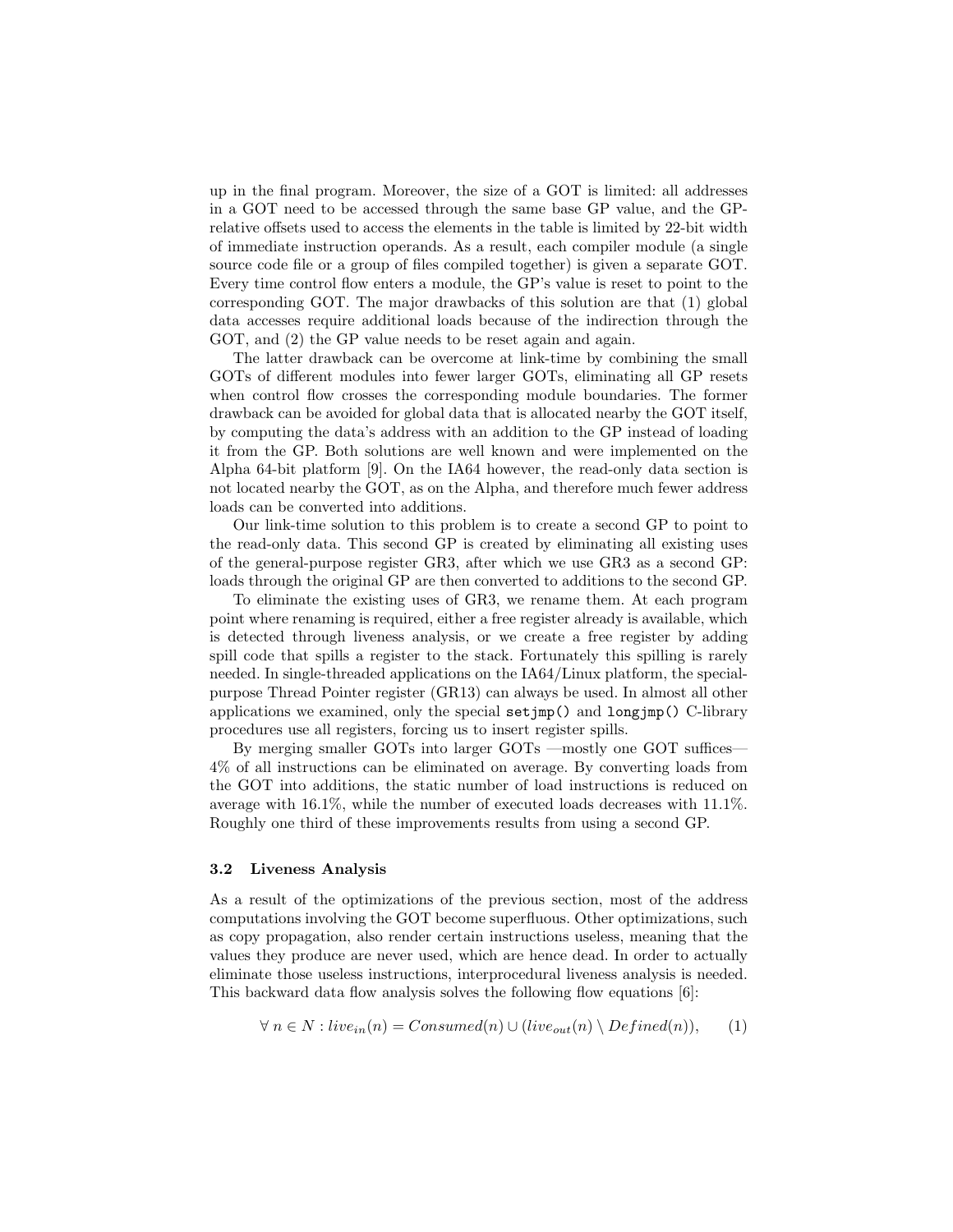$$
\forall n \in N \setminus C : live_{out}(n) = \bigcup_{s \in succ(n)} live_{in}(s),
$$
\n(2)

$$
\forall c \in C: live_{out}(c) = (Saved(p) \cap live_{in}(r)) \cup Consumed(p).
$$
 (3)

 $N$  denotes the set of basic blocks and  $C$  denotes the set of basic blocks ending with a procedure call. Equation (1) states that all registers used in a block before being defined (= consumed) and all registers that are live at the end without being defined, are live upon entry to the block. Equation (2) implements the confluence of edges and equation (3) tells us which registers are live at procedure call-site c. Muth [6] describes in detail how to solve these equations.



Fig. 1. Dummy blocks simulate the behaviour of the register stack.

Straightforward application of these equations is incorrect on the IA64 architecture, since register windows are used to ease parameter passing. With register windows, every procedure call involves automatic register renaming. This process is depicted in Figure 1. Each procedure has a limited view on the register stack file, which always begins at register r32, and is divided in local (including the input registers) and output registers. When a call is executed, the register window moves and the local registers of the caller are no longer visible to the callee. Supposing the first output register of the caller was  $r40$ , this register is named r32 after the call. The caller can resize its window with the alloc instruction. When a return is executed, the register window of the caller is restored.

This register renaming needs to be modeled correctly in our liveness analysis. Our solution consists of adding dummy blocks to the ICFG prior to calls and at continuation points, as depicted in Figure 1. Note that they are added at the call site, as the number of local registers at the call site determines the renaming. Their flow equations are:

$$
\forall d \in Dummy_{return} : live_{in}(d) = Ren_{value}(live_{in}(r) \cap output(c))
$$
 (4)

$$
\forall d \in Dummy_{call} : live_{in}(d) = (live_{in}(r) \cap local(c))
$$
\n
$$
\cup (Ren_{caller}(live_{in}(p)) \cap output(c))
$$
\n(5)

The functions  $local()$  and  $output()$  return the set of the local and output registers of a given procedure respectively.  $Ren_{caller}()$  maps the name of a register at the callee site to the name it has at the caller site.  $Ren_{called}()$  does the opposite. In our example  $Ren_{\text{caller}}(r32) = r40$  and  $Ren_{\text{callee}}(r40) = r32$ .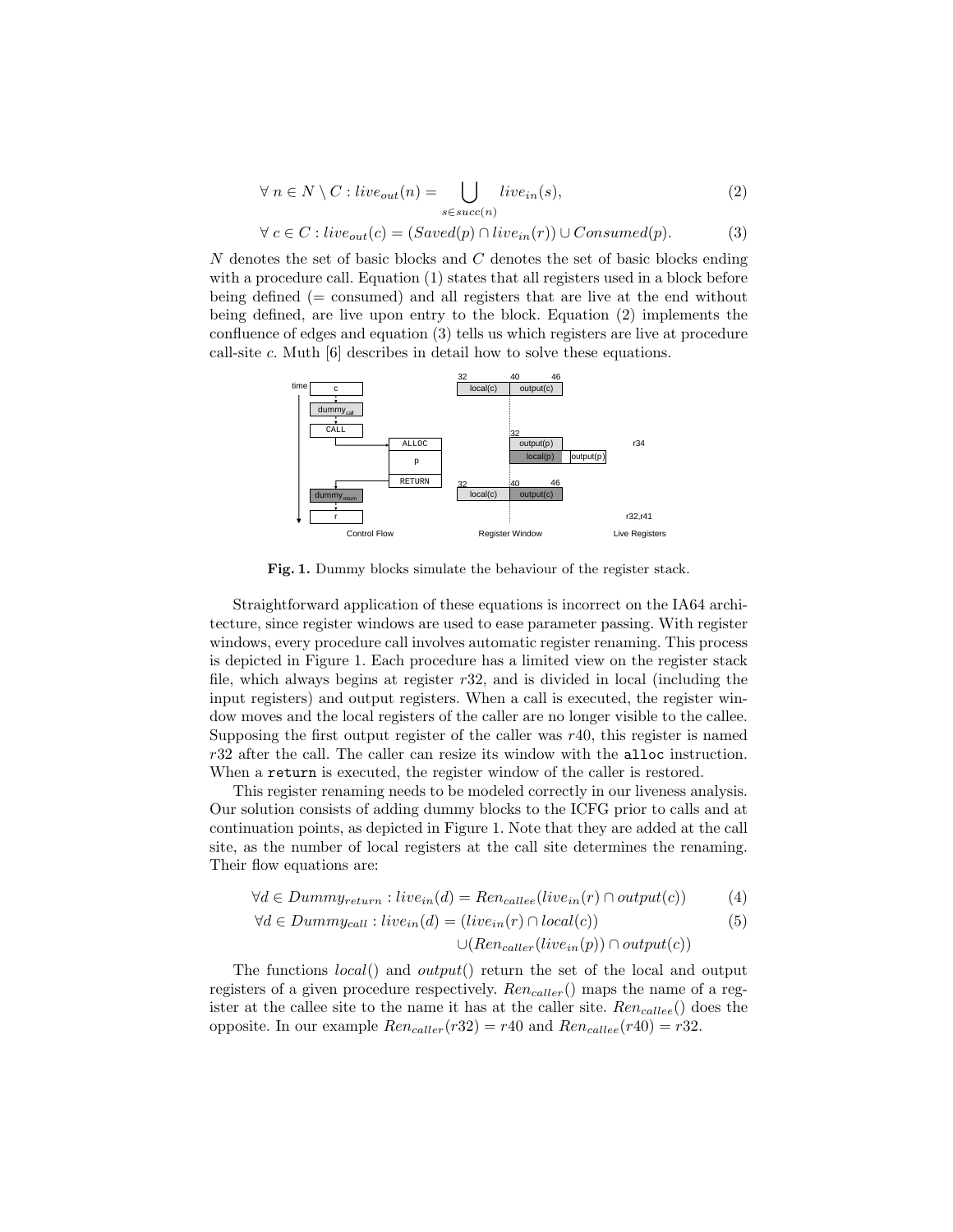As equation (1) operates only within a basic block, no additional measures need to be taken to assure its correctness. Equation (4) corrects the liveness information that is propagated to the end of a callee site as a result of equation (2). Without this equation the registers with names  $r32$  and  $r41$  would be considered to contain live values at the callee site, while the others might be considered to contain dead values (depending on the other successors). This is however incorrect due to the register stack mechanism: the value of the register named  $r32$  in the register window of the caller is not visible to the callee, while the register named r41 is called r33 in the register window of the callee. The resulting liveness information should be that  $r33$  contains a live value and that the other registers might contain dead values. As a result of equation (4)  $live_{in}(dummy_{return})$  $Ren_{called}({r32, r41} \cap {r40, \ldots, r46}) = Ren_{called}({r41}) = {r33},$  and the correct information is propagated to the callee site.

At first sight the correctness of equation (3) can be restored by adapting only the computation of the  $Consumed(p)$  and  $Saved(p)$  sets. The renaming cannot take place within these functions as these sets depend only on the callee  $p$ , while the renaming depends on the number of local registers of the caller, and this number is not necessarily constant for all callers of a procedure. Clearly a more complex solution is needed, resulting in equation (5). The first part states that local registers that are live at the return site are live at the callsite. Essentially these are live registers that are saved accross the call. The second part assures that values in output registers, live at the called procedure p are live at the  $dummycall$  block. The  $Ren_{caller}$  is needed because the output registers will be renamed after the call. In our running example this results in  $live_{in}(dummy_{call}) = (\{r32, r41\} \cap \{r32, ..., r39\}) \cup (Ren_{caller}(\{r34\}) \cap$  ${r40, \ldots, r46} = {r32} \cup ({r42} \cap {r40, \ldots, r46}) = {r32, r42}.$ 

#### 3.3 Branch Register Optimization

The IA64 architecture has eight branch registers, which can be used to store return addresses of procedure calls or to store target addresses of indirect jumps and procedure calls. However, our measurements on the code produced by the GCC compiler have learned us that only 2 of these 8 registers are used frequently: register B0 to store return addresses, and register B6 to store target addresses.

This inefficient use of the branch registers is due to calling conventions. When a procedure calls another procedure and stores the return address in a branch register, the second procedure has to know where the return address has been stored. Since a procedure from a separately compiled module or library cannot know all its callers, a fixed branch register has to be used, in this case B0. When the second procedure in turn calls another procedure, it also uses register B0 to store the return address. Therefore the first return address has to be saved before the call and restored afterwards.

To avoid this spilling of return addresses as much as possible, we have implemented the following link-time solution: all procedures get assigned a value ranging from 0 to 6, each indicating one of the branch registers B0-B5 and B7 in which the return addresses of the the procedure's callers will be stored. In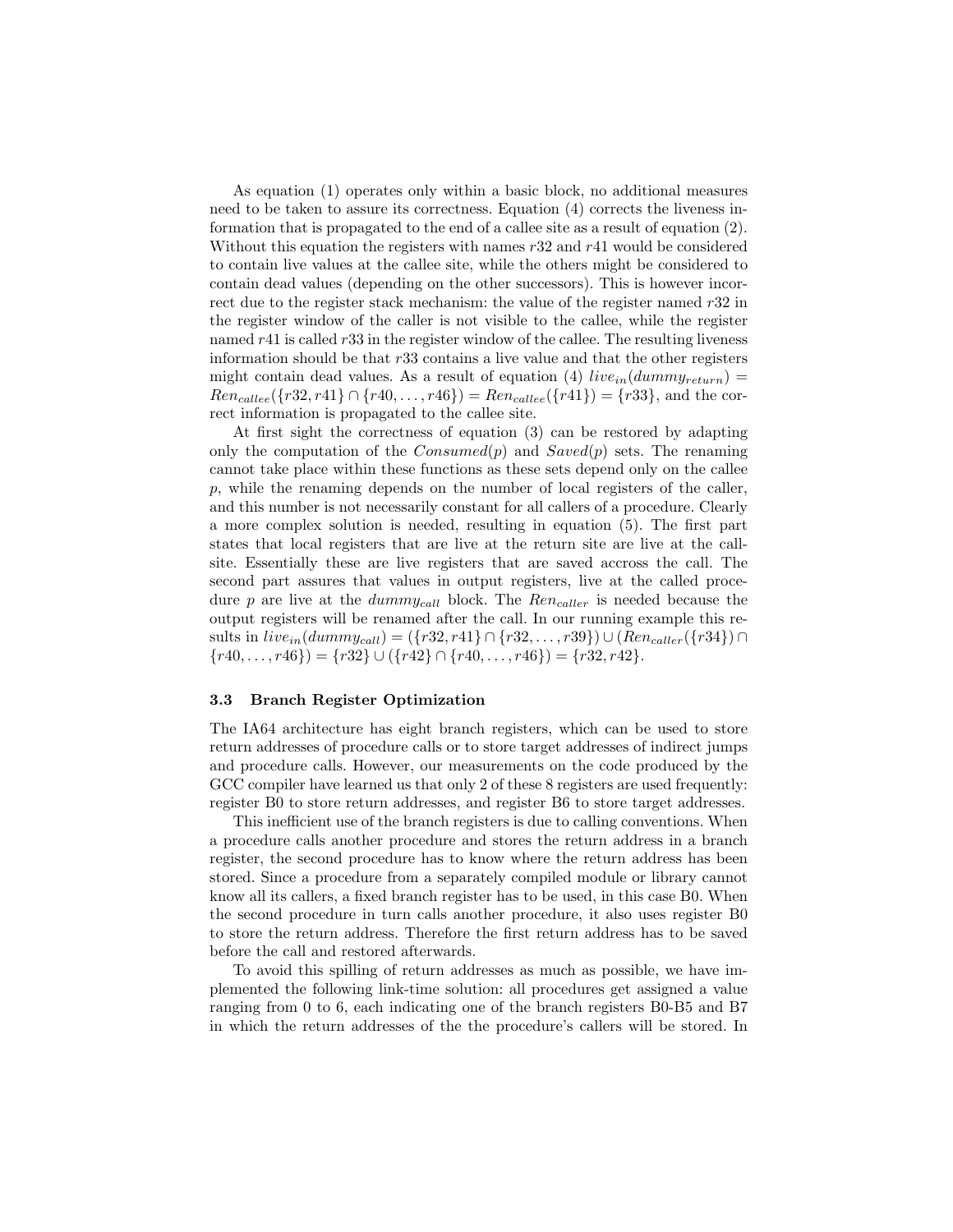the call graph of the whole program, leaf procedures (i.e. procedures that do not call any other procedure) are assigned the value 6. Other procedures are then iteratively given the minimum value of their callees minus 1, or, if this would result in a negative number, the (standard) value 0. Once all procedures are assigned a value, all instructions using the branch registers are adjusted accordingly. Whenever a procedure still has a callee with the same value, a register spill remains, but otherwise they are eliminated.

Please note that exceptions to this simple solution have to be made in the presence of indirect procedure calls, i.e. calls through function pointers. For such calls, the possible targets can only be estimated at link-time. The set of procedures that can be called indirectly is limited however, and a link-time optimizer can derive this set from the relocation information available in the object files of the program. All procedures in this set are assigned the value 0.

Still our branch register optimization is applied to 10% of all procedures, reducing the number of saves and restores of branch registers by 5% on average.

#### 3.4 Code Layout and Scheduling

When the analyses and optimizations are finished, the control flow graph is serialized and the instructions are scheduled. Code placement may have an important impact on the performance of an application as it may improve caching and reduce the number of page faults. We implemented a profile-based closest-is-best technique, based on Pettis and Hansen [7]. As a result the number of cycles lost waiting for instructions is reduced by 38% on average. The average performance impact is moderate however because, except for the vortex benchmark, instruction latency is not a major bottleneck. In Vortex instruction latency accounts for 7% of the execution time, and there we achieve a speedup of almost 3%.

More important than code layout is code scheduling. This is particularly the case on the IA64 architecture, where the compiler needs to convey explicit information on the parallelism between instructions to the processor. Instructions that can be executed in parallel need to be clustered into instruction groups. These instruction groups are then mapped onto bundles. Each bundle has three 41-bit instruction slots and a 5-bit template that indicates the types of the instructions in the slots and the borders between instruction groups. The fact that the number of allowed combinations of instruction types and borders is limited to 32 complicates the scheduling process and as a result, it is often necessary to insert no-op instructions when no useful instruction can be found.

We implemented two local scheduling algorithms in our link-time optimizer: a list scheduler [1] and the so called noptimizer. The noptimizer is based on [4]. It can operate with different cost functions, to either minimize the number of noop instructions, or to minimize the number of instruction groups and as a result the number of execution cycles. The noptimizer is a branch and bound version of the optimal scheduling algorithm, but its search depth is severely limited, to limit the execution time of the scheduler. Still, compared to the original binaries produced by the GCC compiler, the noptimizer is able to reduce 18% of all no-ops on average, with an overall compaction of 5%.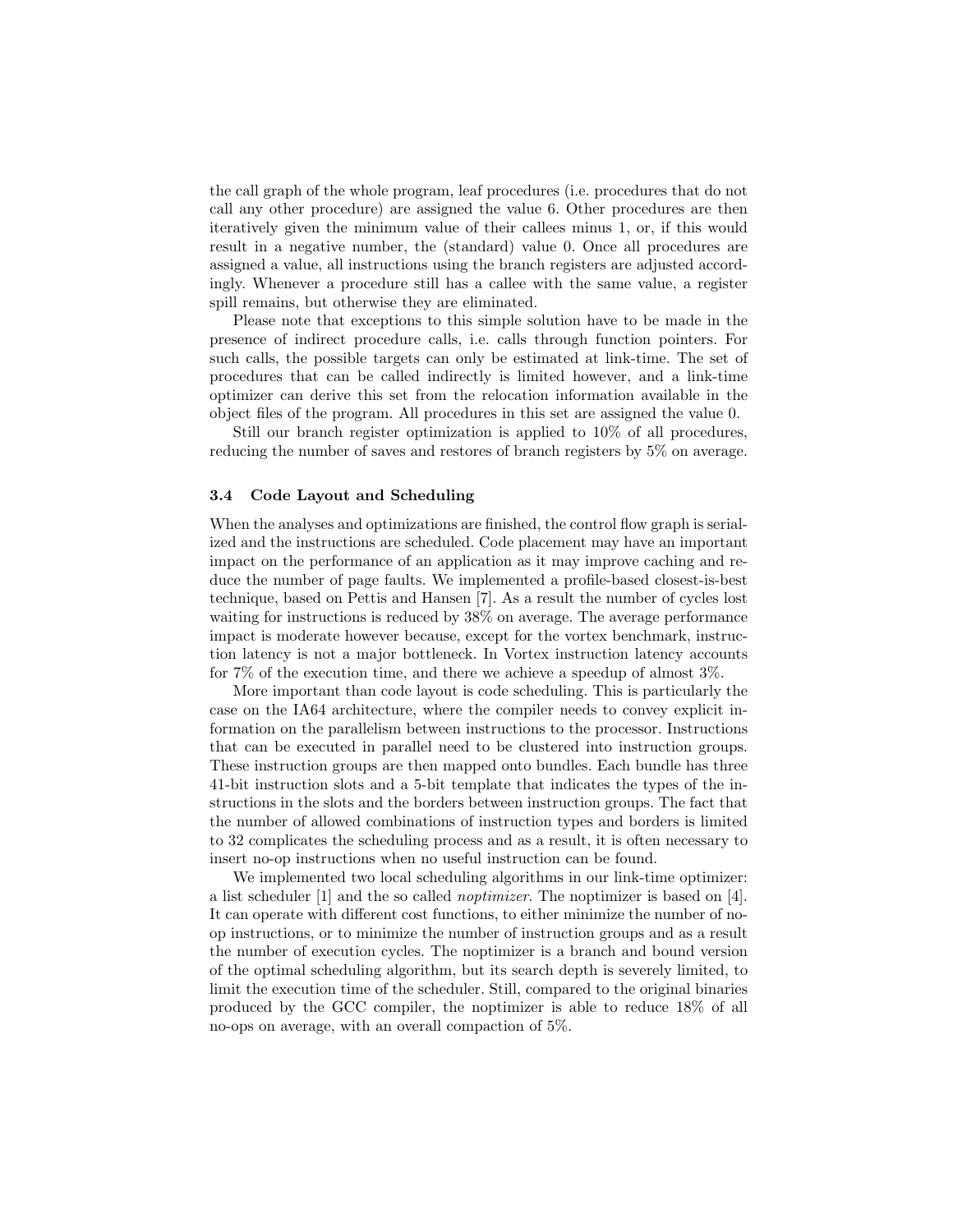In order to increase the amount of parallelism, we also developed a global scheduling algorithm, the so-called *globtimizer*, which is roughly based on [10]. It is a branch and bound algorithm as well and it uses a cost function (number of noop instructions, number of instruction groups, etc.) to optimize the instruction sequence. The idea here is to move instructions up and down between basic blocks using predication, schedule those basic blocks with a local algorithm and compare the quality of the solution with those of other configurations. The structure of the flow graph remains untouched however, so no basic blocks are merged or split like many other global scheduling algorithms do.

Currently some simple combinations and structures of basic blocks are considered to move instructions between blocks. Nevertheless, combined with the noptimizer, it is able to further reduce the number of no-op instructions by 23%.



4 Experimental Evaluation

Fig. 2. Experimental results: code compaction, speedup and IPC improvement

To evaluate our link-time optimizer, we used 7 programs from the SPECint2000 benchmark suite. We compiled them with the GCC compiler (v3.2) and linked them with the glibc library  $(v2.3.1)$ . The experiments were performed on a 4-way Intel Itanium multiprocessor system, running Linux 2.4.18.

Our results are summarized in Figure 2. The code size is reduced on average with 19%. The major contributions come from unreachable code elimination (9.64%), instruction scheduling and bundling algorithms (5.22%) and reduction of load instructions (3.27%). We also achieve an average speedup of 5.4%. The IPC (instructions per cycle) improves up to 11%, and 4.1% on average. The speedup is mainly caused by the reduction of load instructions and, in the case of vortex, by profile-guided code layout.

### 5 Related Work

Srivastava and Wall describe the optimization of GOT accesses on the Alpha architecture [9], for which both Alto [6] and Spike [2] are link-time optimizers. By contrast, Diablo [3], the framework we used for link-time optimization, is portable and retargetable. We also extended the existing work on GOT optimization on the Alpha by introducing a second GP to fully exploit this optimization on the IA64 architecture.